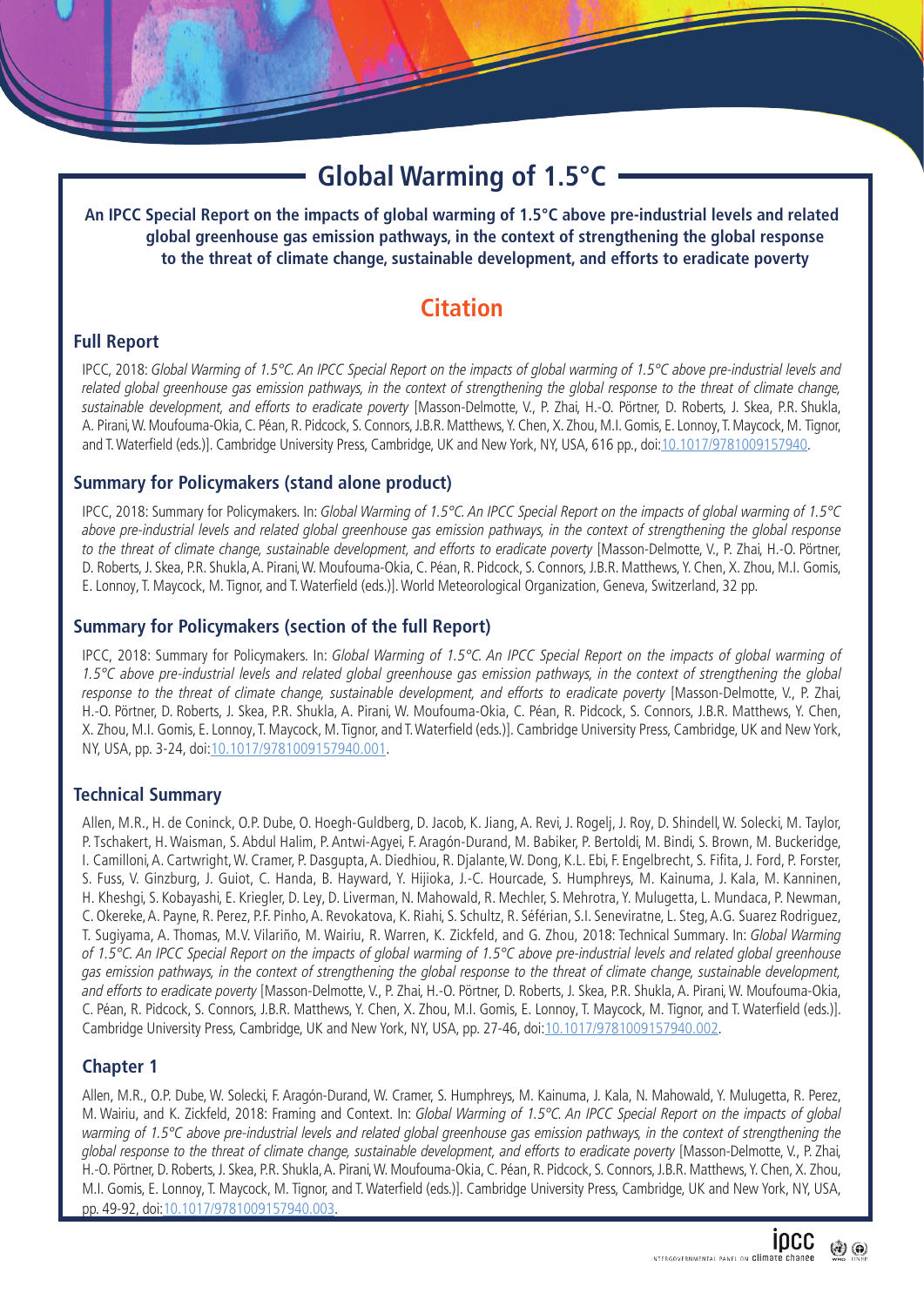#### **Chapter 1 Supplementary Material**

Allen, M.R., O.P. Dube, W. Solecki, F. Aragón-Durand, W. Cramer, S. Humphreys, M. Kainuma, J. Kala, N. Mahowald, Y. Mulugetta, R. Perez, M. Wairiu, and K. Zickfeld, 2018: Framing and Context Supplementary Material. In: Global Warming of 1.5°C. An IPCC Special Report on the impacts of global warming of 1.5°C above pre-industrial levels and related global greenhouse gas emission pathways, in the context of strengthening the global response to the threat of climate change, sustainable development, and efforts to eradicate poverty [Masson-Delmotte, V., P. Zhai, H.-O. Pörtner, D. Roberts, J. Skea, P.R. Shukla, A. Pirani, W. Moufouma-Okia, C. Péan, R. Pidcock, S. Connors, J.B.R. Matthews, Y. Chen, X. Zhou, M.I. Gomis, E. Lonnoy, T. Maycock, M. Tignor, and T. Waterfield (eds.)]. Available from [ipcc.ch/sr15.](https://www.ipcc.ch/sr15)

#### **Chapter 2**

Rogelj, J., D. Shindell, K. Jiang, S. Fifita, P. Forster, V. Ginzburg, C. Handa, H. Kheshgi, S. Kobayashi, E. Kriegler, L. Mundaca, R. Séférian, and M.V. Vilariño, 2018: Mitigation Pathways Compatible with 1.5°C in the Context of Sustainable Development. In: Global Warming of 1.5°C. An IPCC Special Report on the impacts of global warming of 1.5°C above pre-industrial levels and related global greenhouse gas emission pathways, in the context of strengthening the global response to the threat of climate change, sustainable development, and efforts to eradicate poverty [Masson-Delmotte, V., P. Zhai, H.-O. Pörtner, D. Roberts, J. Skea, P.R. Shukla, A. Pirani, W. Moufouma-Okia, C. Péan, R. Pidcock, S. Connors, J.B.R. Matthews, Y. Chen, X. Zhou, M.I. Gomis, E. Lonnoy, T. Maycock, M. Tignor, and T. Waterfield (eds.)]. Cambridge University Press, Cambridge, UK and New York, NY, USA, pp. 93-174, doi:[10.1017/9781009157940.004.](https://doi.org/10.1017/9781009157940.004)

## **Chapter 2 Supplementary Material**

Forster, P., D. Huppmann, E. Kriegler, L. Mundaca, C. Smith, J. Rogelj, and R. Séférian, 2018: Mitigation Pathways Compatible with 1.5°C in the Context of Sustainable Development Supplementary Material. In: Global Warming of 1.5°C. An IPCC Special Report on the impacts of global warming of 1.5°C above pre-industrial levels and related global greenhouse gas emission pathways, in the context of strengthening the global response to the threat of climate change, sustainable development, and efforts to eradicate poverty [Masson-Delmotte, V., P. Zhai, H.-O. Pörtner, D. Roberts, J. Skea, P.R. Shukla, A. Pirani, W. Moufouma-Okia, C. Péan, R. Pidcock, S. Connors, J.B.R. Matthews, Y. Chen, X. Zhou, M.I. Gomis, E. Lonnoy, T. Maycock, M. Tignor, and T. Waterfield (eds.)]. Available from [www.ipcc.ch/sr15](https://www.ipcc.ch/sr15).

## **Chapter 3**

Hoegh-Guldberg, O., D. Jacob, M. Taylor, M. Bindi, S. Brown, I. Camilloni, A. Diedhiou, R. Djalante, K.L. Ebi, F. Engelbrecht, J. Guiot, Y. Hijioka, S. Mehrotra, A. Payne, S.I. Seneviratne, A. Thomas, R. Warren, and G. Zhou, 2018: Impacts of 1.5ºC Global Warming on Natural and Human Systems. In: Global Warming of 1.5°C. An IPCC Special Report on the impacts of global warming of 1.5°C above preindustrial levels and related global greenhouse gas emission pathways, in the context of strengthening the global response to the threat of climate change, sustainable development, and efforts to eradicate poverty [Masson-Delmotte, V., P. Zhai, H.-O. Pörtner, D. Roberts, J. Skea, P.R. Shukla, A. Pirani, W. Moufouma-Okia, C. Péan, R. Pidcock, S. Connors, J.B.R. Matthews, Y. Chen, X. Zhou, M.I. Gomis, E. Lonnoy, T. Maycock, M. Tignor, and T. Waterfield (eds.)]. Cambridge University Press, Cambridge, UK and New York, NY, USA, pp. 175- 312, doi:[10.1017/9781009157940.005.](https://doi.org/10.1017/9781009157940.005)

## **Chapter 3 Supplementary Material**

Hoegh-Guldberg, O., D. Jacob, M. Taylor, M. Bindi, S. Brown, I. Camilloni, A. Diedhiou, R. Djalante, K.L. Ebi, F. Engelbrecht, J. Guiot, Y. Hijioka, S. Mehrotra, A. Payne, S.I. Seneviratne, A. Thomas, R. Warren, and G. Zhou, 2018: Impacts of 1.5ºC Global Warming on Natural and Human Systems Supplementary Material. In: Global Warming of 1.5°C. An IPCC Special Report on the impacts of global warming of 1.5°C above pre-industrial levels and related global greenhouse gas emission pathways, in the context of strengthening the global response to the threat of climate change, sustainable development, and efforts to eradicate poverty [Masson-Delmotte, V., P. Zhai, H.-O. Pörtner, D. Roberts, J. Skea, P.R. Shukla, A. Pirani, W. Moufouma-Okia, C. Péan, R. Pidcock, S. Connors, J.B.R. Matthews, Y. Chen, X. Zhou, M.I. Gomis, E. Lonnoy, T. Maycock, M. Tignor, and T. Waterfield (eds.)]. Available from [www.ipcc.ch/sr15.](https://www.ipcc.ch/sr15)

## **Chapter 4**

de Coninck, H., A. Revi, M. Babiker, P. Bertoldi, M. Buckeridge, A. Cartwright, W. Dong, J. Ford, S. Fuss, J.-C. Hourcade, D. Ley, R. Mechler, P. Newman, A. Revokatova, S. Schultz, L. Steg, and T. Sugiyama, 2018: Strengthening and Implementing the Global Response. In: Global Warming of 1.5°C. An IPCC Special Report on the impacts of global warming of 1.5°C above pre-industrial levels and related global greenhouse gas emission pathways, in the context of strengthening the global response to the threat of climate change, sustainable development, and efforts to eradicate poverty [Masson-Delmotte, V., P. Zhai, H.-O. Pörtner, D. Roberts, J. Skea, P.R. Shukla, A. Pirani, W. Moufouma-Okia, C. Péan, R. Pidcock, S. Connors, J.B.R. Matthews, Y. Chen, X. Zhou, M.I. Gomis, E. Lonnoy, T. Maycock, M. Tignor, and T. Waterfield (eds.)]. Cambridge University Press, Cambridge, UK and New York, NY, USA, pp. 313-444, doi:[10.1017/9781009157940.006.](https://doi.org/10.1017/9781009157940.006)